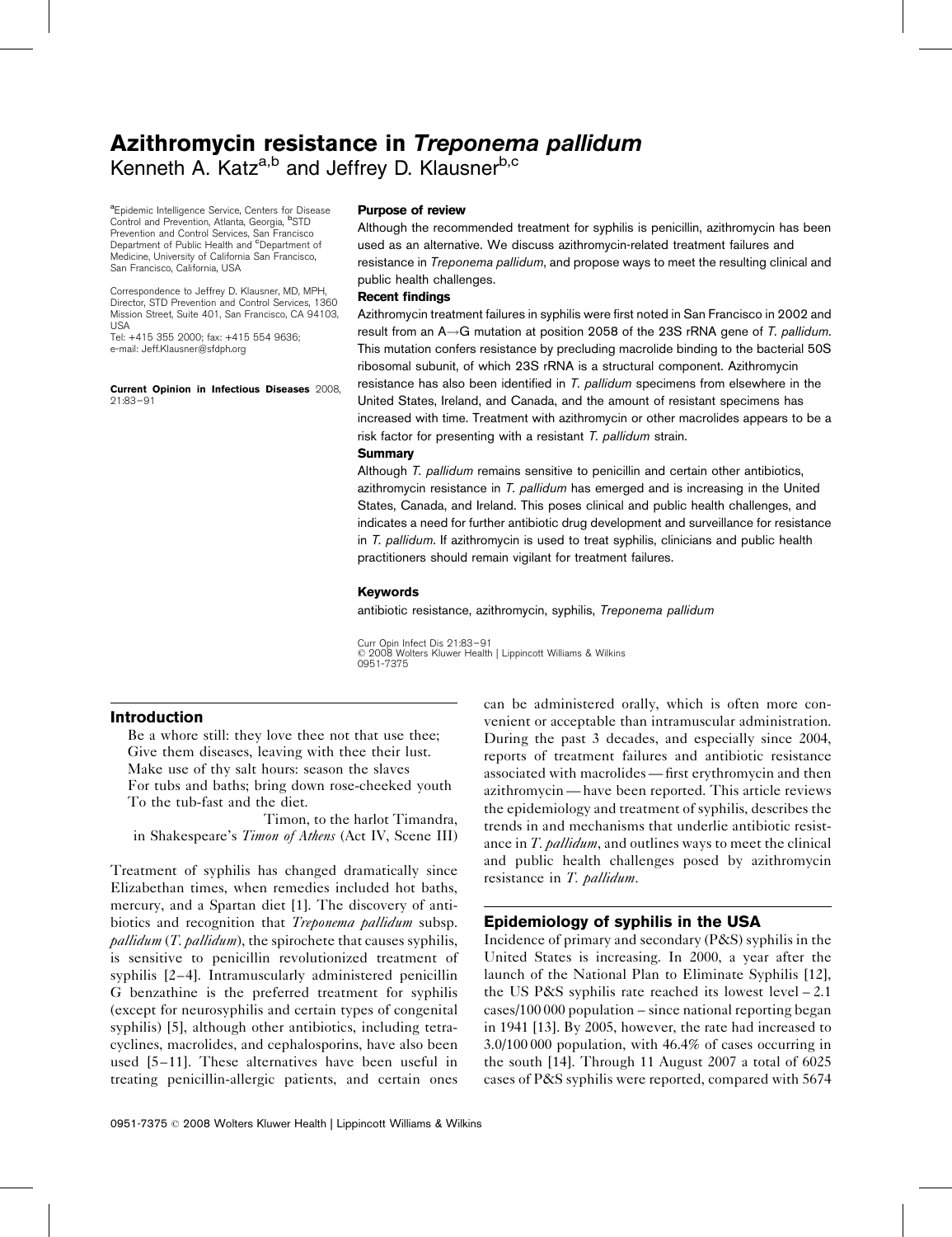during a comparable period in 2006 [\[15\]](#page-7-0). The increases in P&S syphilis incidence have occurred primarily among men [\[13,14\].](#page-7-0) Rates among blacks and Hispanics are higher than among whites [\[14\].](#page-7-0)

Gay men or other men who have sex with men (G/MSM) accounted for 64% of all US cases of P&S syphilis in 2004 and comprised larger proportions of cases in the west and northwest than in the south and midwest [\[13\]](#page-7-0). Syphilis among G/MSM has been associated with HIV co-infection, high-risk sexual behavior, methamphetamine use, and acquisition of sex partners through the internet [\[16–18\]](#page-7-0). Risk factors for heterosexual transmission include crack cocaine use, prostitution, socioeconomic deprivation, and inadequate access to health care [\[18,19\].](#page-7-0)

## Syphilis treatment options and considerations

Penicillin G benzathine, administered intramuscularly in a single dose of 2.4 million units in adults, is the preferred treatment for P&S syphilis, according to US Centers for Disease Control and Prevention (CDC) guidelines (Table 1) [\[5\].](#page-6-0) For certain penicillin-allergic patients, alternative therapies can be used; these include doxycycline, tetracycline, ceftriaxone, and azithromycin [\[5\]](#page-6-0). Although use of penicillin to treat syphilis is supported  $by > 50$  years of clinical experience, data supporting use of nonpenicillin treatments for syphilis are limited [\[5\]](#page-6-0). As a result, patients receiving nonpenicillin therapies should be observed closely; in particular, such therapies should be undertaken with caution among HIV-infected persons [\[5\]](#page-6-0). In addition, because no proven alternatives to penicillin exist for treating syphilis during pregnancy, penicillin-allergic pregnant women with any stage of syphilis should not receive a nonpenicillin treatment; rather, they should be desensitized to and then treated with penicillin [\[5\].](#page-6-0)

Azithromycin is the only antimicrobial that can be administered as a single-dose, oral treatment for syphilis. Azithromycin is a semisynthetic azalide, a subclass of macrolides that are structurally distinguished by the addition of nitrogen at position 9a of the lactone ring [\[20\]](#page-7-0). That structural difference enables azithromycin to resist acid degradation, penetrate tissues, have greater activity against Gram-negative organisms, and have a longer half-life [\[20\]](#page-7-0).

In-vitro and animal tests published in 1990 first indicated that azithromycin was effective against  $T$ . pallidum [\[21,22\].](#page-7-0) Clinical effectiveness in syphilis was supported by nonrandomized studies [\[10,23–26\]](#page-7-0) and by three randomized controlled trials – two in the United States [\[7,8\]](#page-7-0) and one in Africa [\[9\]](#page-7-0) – that compared azithromycin with penicillin [\(Table 2\)](#page-2-0) [\[7–9,54\]](#page-7-0). From clinical and public health perspectives, azithromycin was an attractive syphilis treatment because of its equivalent effectiveness with penicillin [\[7–9\],](#page-7-0) cost-effectiveness [\[27\]](#page-7-0), and favorable adverse event profile  $[27,28\degree]$  $[27,28\degree]$  $[27,28\degree]$ . Additionally, the simple oral regimen for azithromycin was acceptable when used in syphilis control efforts in San Francisco to increase partner treatment through patientdelivered partner therapy  $[28\bullet]$  $[28\bullet]$ . For those reasons, azithromycin was used for syphilis treatment in the mid-1990s in Uganda [\[10\]](#page-7-0) and for targeted chemoprophylaxis in 2000 in Vancouver [\[29\]](#page-7-0) and Los Angeles [\[30\]](#page-7-0). The San Francisco Department of Public Health (SFDPH) began to use azithromycin as an alternative treatment for preventing syphilis in patients exposed to contacts with syphilis in 1999 and as an alternative treatment for P&S syphilis in  $2000$   $[28$ <sup>\*\*</sup>[\].](#page-7-0)

## Syphilis treatment failures and Treponema pallidum antibiotic resistance

As in other infectious diseases, treatment failures in patients with syphilis (i.e. failure of a prescribed therapy

| Antibiotic              | Dose                                                                                            | Route                        | Frequency        | Duration      |
|-------------------------|-------------------------------------------------------------------------------------------------|------------------------------|------------------|---------------|
| Preferred regimen [5]   |                                                                                                 |                              |                  |               |
| Penicillin G benzathine | 2.4 million units (adults)<br>or 50 000 units/kg (children;<br>not to exceed 2.4 million units) | Intramuscular                | Single dose      | Single dose   |
|                         | Other regimens (not recommended by CDC but sometimes used to treat syphilis) <sup>a</sup>       |                              |                  |               |
| Doxycycline             | $100 \,\mathrm{mg}$                                                                             | Oral                         | Twice daily      | 14 days       |
| Tetracycline            | 500 mg                                                                                          | Oral                         | Four times daily | 14 days       |
| Ceftriaxone             | Ιg                                                                                              | Intramuscular or intravenous | Once daily       | $8 - 10$ days |
| Azithromycin            | 2g                                                                                              | Oral                         | Single dose      | Single dose   |

Table 1 Treatment options for patients with primary and secondary syphilis and their sex partners

a Penicillin-allergic pregnant women should be desensitized and receive penicillin G benzathine. Follow up of patients receiving nonpenicillin therapies is essential. Azithromycin should not be used in areas where resistance is widespread, and should be used with caution in areas where the prevalence of resistant specimens is unknown. Because data on use of nonpenicillin therapies in HIV-infected persons are limited, nonpenicillin therapies in HIV-infected persons should be used with caution. Penicillin-allergic patients who might not comply with therapy or who might not return for follow up should be desensitized and receive penicillin G benzathine. Certain penicillin-allergic patients might also be allergic to ceftriaxone. For additional details on treatment of sex partners of patients with primary and secondary syphilis and for treatment recommendations for other stages of syphilis, see US Centers for Disease Control and Prevention guidelines (CDC) [\[5\]](#page-6-0).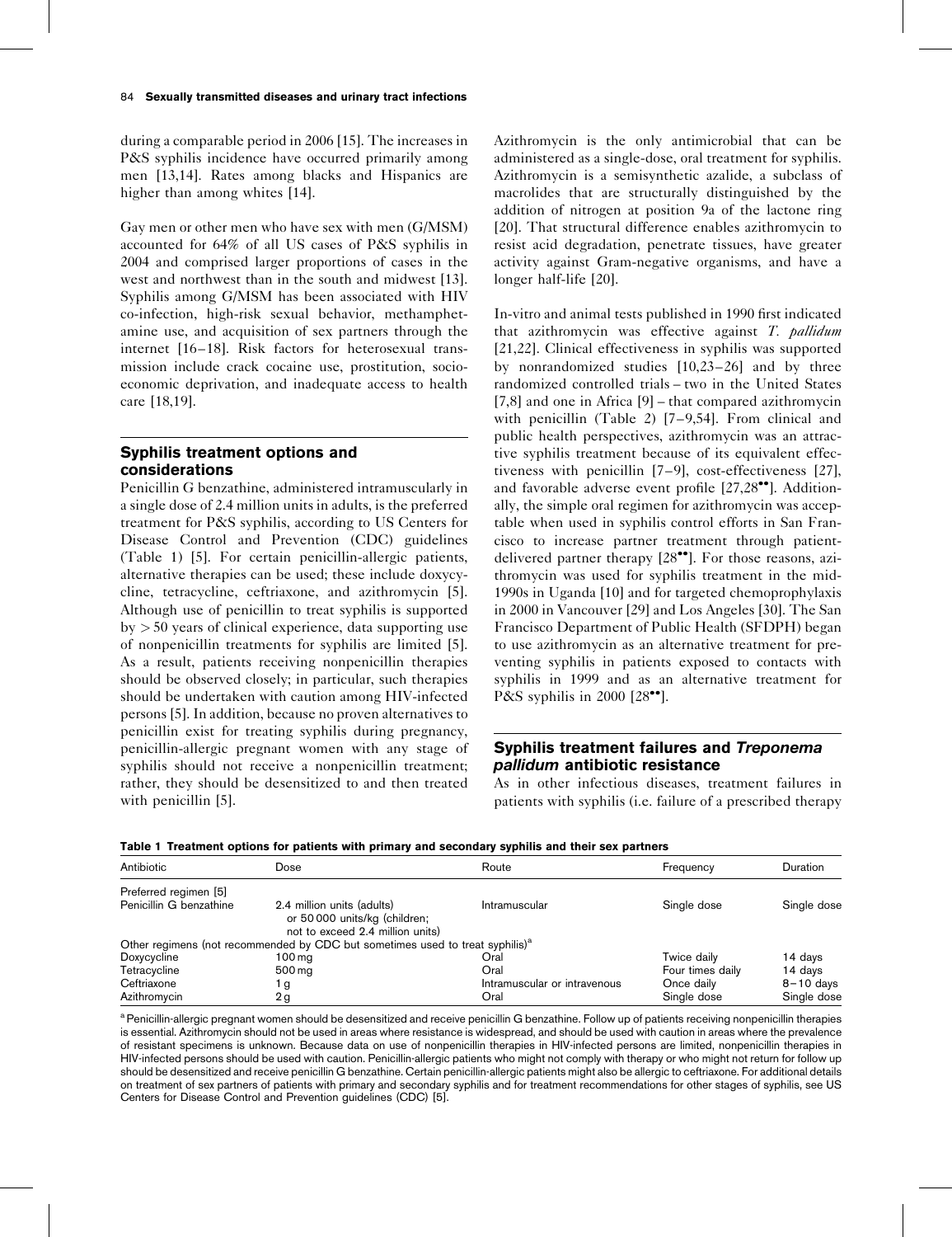<span id="page-2-0"></span>

|                                  |                                                          | Table 2 Clinical trials comparing azithromycin to penicillin for syphilis treatment                                                                                             |                                                                                                                                                                                                                          |                          |                                                                                                                                                                                                                             |                                                                                                                                                                                                                  |
|----------------------------------|----------------------------------------------------------|---------------------------------------------------------------------------------------------------------------------------------------------------------------------------------|--------------------------------------------------------------------------------------------------------------------------------------------------------------------------------------------------------------------------|--------------------------|-----------------------------------------------------------------------------------------------------------------------------------------------------------------------------------------------------------------------------|------------------------------------------------------------------------------------------------------------------------------------------------------------------------------------------------------------------|
| (year) [ref.]<br>Authors         | Location(s)                                              | Types of syphilis studied                                                                                                                                                       | Regimens compared<br>(number of subjects<br>evaluated)                                                                                                                                                                   | Duration of<br>follow-up | Primary endpoint                                                                                                                                                                                                            | Results                                                                                                                                                                                                          |
| Hook <i>et al.</i><br>(1999) [7] | Birmingham,<br>Alabama                                   | sexually exposed to patients<br>with primary, secondary, or<br>RPR result who had been<br>early latent syphilis within<br>Persons with a nonreactive<br>30 days of presentation | in a single dose (23)<br>Penicillin G benzathine<br>2.4 million units<br>intramuscularly<br>administered                                                                                                                 | 3 months                 | evidence of progression<br>Clinical or serologic<br>to syphilis                                                                                                                                                             | to syphilis in any evaluable<br>No evidence of progression<br>patient                                                                                                                                            |
| Hook <i>et al.</i><br>(2002) [8] | New Orleans,<br>Alabama, and<br>Birmingham,<br>Louisiana | secondary, or early latent<br>Persons in whom primary,<br>syphilis was diagnosed                                                                                                | administered intramuscularly<br>once in Birmingham or<br>twice, 7 days apart, in<br>in a single dose (40)<br>Penicillin G benzathine<br>administered orally<br>New Orleans (14)<br>2.4 million units<br>Azithromycin 1 g | Up to 12 months          | fourfold or greater decrease<br>suspicious lesions present<br>of all signs and symptoms<br>of syphilis, including all<br>Cure defined as resolution<br>at baseline, and either a<br>negative RPR titer or a                 | and 24/29 (83%) participants<br>Cure achieved in 12/14 (86%)<br>single dose of azithromycin,<br>participants treated with a<br>treated with two doses of<br>participants treated with<br>penicillin, 16/17 (94%) |
|                                  |                                                          |                                                                                                                                                                                 | Azithromycin 2g administered as<br>Azithromycin 2g administered<br>as a single oral dose (17)<br>two oral doses 6-8 days<br>apart (29)                                                                                   |                          | in RPR titer                                                                                                                                                                                                                | azithromycin                                                                                                                                                                                                     |
| Riedner et al.<br>$(2005)$ [9]   | Mbeya, Tanzania                                          | latent syphilis was diagnosed<br>least 1:8 on an RPR test)<br>Persons in whom primary or<br>high-titer (defined as at                                                           | intramuscularly as a single<br>million units administered<br>Penicillin G benzathine 2.4<br>dose                                                                                                                         | 9 months                 | for patients with primary syphilis,<br>epithelialization of ulcers within<br>9 months after treatment and,<br>Cured defined serologically as<br>of at least two dilutions by<br>a decline in the RPR titer<br>$1 - 2$ weeks | penicillin G benzathine group<br>and 98% in the azithromycin<br>Cure rates were 95% in the<br>dronb                                                                                                              |
| Klausner et al.<br>$(2006)$ [54] | San Francisco                                            | persons with infectious<br>Individuals who were<br>sexual contacts of<br>syphilis                                                                                               | Azithromycin, 2g administered<br>as a single oral dose<br>administered intramuscularly<br>Penicillin G benzathine<br>as a single dose<br>2.4 million units                                                               | 3 months                 | Treatment failure defined as a<br>positive VDRL test                                                                                                                                                                        | 2/12 (16.7%) participants were<br>In the azithromycin-treated group,<br>penicillin-treated group 0/13<br>(0.0%) participants were<br>treatment failures; in the                                                  |
|                                  |                                                          |                                                                                                                                                                                 | Azithromycin, 1 g administered as<br>a single dose                                                                                                                                                                       |                          |                                                                                                                                                                                                                             | by a data safety monitoring board<br>On the basis of these data, the<br>treatment failures ( $P = 0.18$ )<br>study was terminated early                                                                          |
|                                  |                                                          |                                                                                                                                                                                 |                                                                                                                                                                                                                          |                          |                                                                                                                                                                                                                             |                                                                                                                                                                                                                  |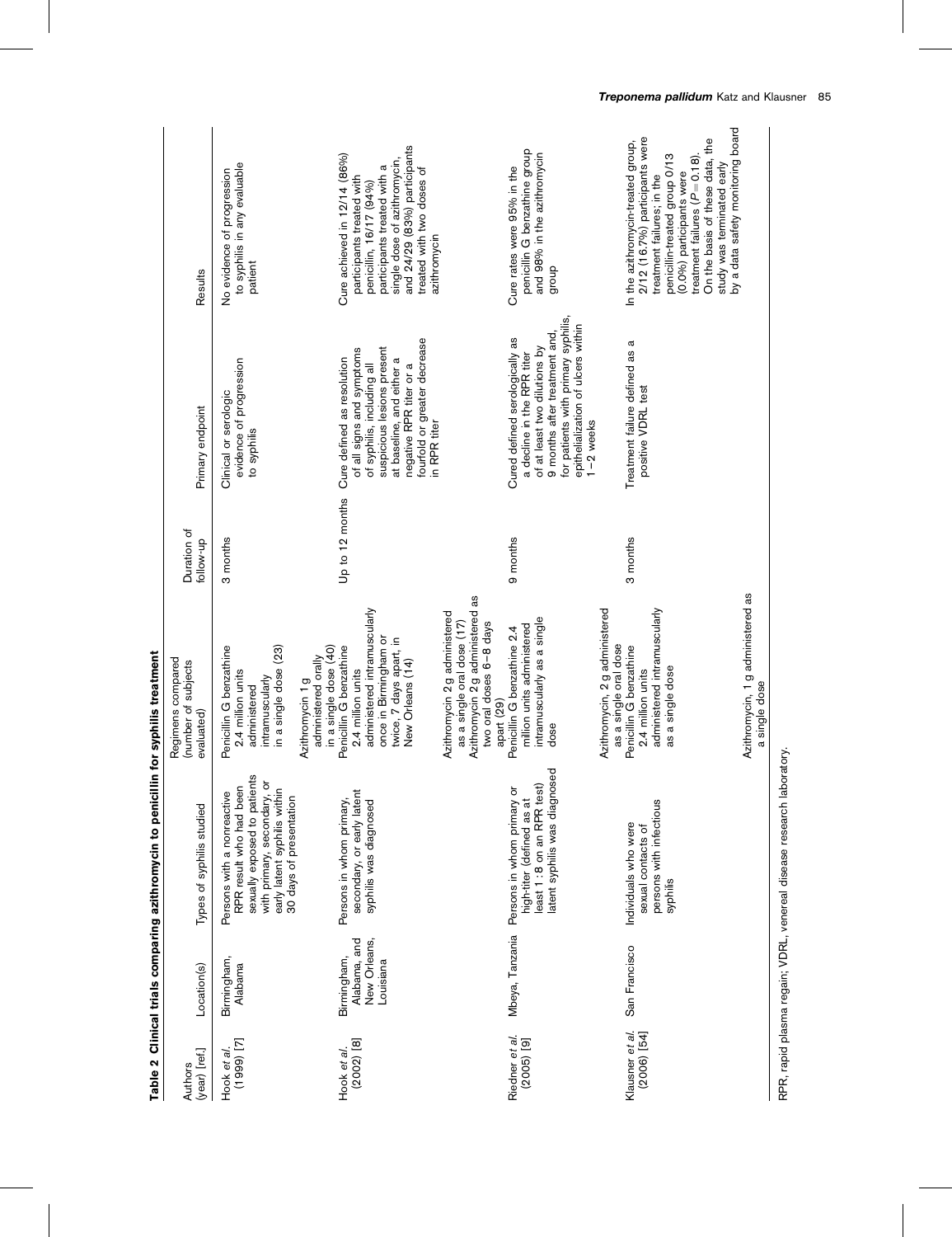to achieve the intended result) can result from different causes, including factors related to the patient, the therapy, or the organism itself. Treatment failure related to therapy can result from inappropriate antibiotic choice, as in the use of nonrecommended penicillin preparations to treat syphilis [\[31\]](#page-7-0). Treatment failure related to T. *pallidum* can result from antibiotic resistance (i.e. the ability of an organism to evade an antibiotic's anti-microbial actions) [\[32,33\]](#page-7-0). In T. pallidum, as in other organisms [\[34\]](#page-7-0), molecular tests for the presence of specific genetic mutations that confer resistance have been developed [\[32,35\].](#page-7-0)

#### Penicillin

Syphilis treatment failures after recommended treatment courses of penicillin were first reported in the 1960s [\[36–](#page-7-0) [40\]](#page-7-0), although penicillin resistance *per se* in any T. *pallidum* specimen has never been documented [\[6\]](#page-7-0). Concerns regarding the potential for penicillin resistance in T. pallidum were heightened by a report published in 1981 [\[41\]](#page-7-0) that described the presence of plasmid DNA in a T. pallidum strain; plasmids are extrachromosomal DNA in which antibiotic resistance genes in bacteria commonly reside. Despite those molecular findings, plasmid-mediated antibiotic resistance in T. pallidum has not been reported. Another potential mechanism for penicillin resistance in T. *pallidum* was discovered in 2004, when researchers described a novel  $\beta$ -lactamase, an enzyme that can degrade the  $\beta$ -lactam ring of penicillins, in a membrane-bound protein called Tp47 [\[42\]](#page-7-0). Tp47 is strongly inhibited by products of the  $\beta$ -lactamase reaction, however; therefore, T. pallidum remains sensitive to penicillin [\[42\]](#page-7-0). Theoretically, mutations in Tp47 resulting in a failure of those reaction products to inhibit Tp47 might lead to penicillin resistance in T. pallidum [\[42\]](#page-7-0).

#### Erythromycin

Before azithromycin, erythromycin was an alternative treatment for syphilis among penicillin-allergic patients [\[43\]](#page-7-0). Both erythromycin and azithromycin are macrolides, bacteriostatic antibiotics that reversibly bind to 50S ribosomal subunits of susceptible micro-organisms, thereby inhibiting bacterial protein synthesis [\[44\].](#page-7-0)

Treatment failure with erythromycin was first reported in 1976, in a penicillin-allergic pregnant woman aged 24 years. She was treated with a 12-day course of erythromycin but, despite serologic evidence of a response, delivered an infant with congenital syphilis [\[45\].](#page-7-0) In 1977, new syphilitic lesions developed in another patient who was receiving erythromycin [\[46\]](#page-7-0). In the 1980s, two additional failures of erythromycin treatment were reported, one in a pregnant woman aged 21 years whose child had congenital syphilis [\[47\]](#page-7-0) and another in an HIV-infected man aged 32 years [\[48\]](#page-7-0).

Unlike treatment failures with penicillin, molecular evidence exists that indicates that genetic mutations in certain strains of T. pallidum confer resistance to erythromycin. This resistance was demonstrated in 'street strain 14', which was isolated from the syphilis patient whose failure to respond to erythromycin therapy was reported in 1977 [\[46\]](#page-7-0). Chromosomally mediated resistance in this strain was demonstrated first by an in-vitro assay for antibiotic susceptibility [\[49\]](#page-7-0) and then confirmed by a molecular analysis that revealed the presence of an  $A \rightarrow G$ mutation at the A2058 position in the 23S rRNA gene [\[33\]](#page-7-0), which encodes a structural component of the 50S ribosomal subunit [\[50\]](#page-7-0). Also identified in other bacteria [\[50\]](#page-7-0), this mutation (hereafter referred to as A2058G) alters the 23S rRNA, precluding macrolide binding and thereby conferring resistance to erythromycin and other macrolides [\[33,50\].](#page-7-0)

#### Azithromycin

In 2002, the SFDPH [\[51\]](#page-7-0) began noting azithromycin treatment failures in patients with incubating or P&S syphilis [\(Table 3\)](#page-4-0) [\[28](#page-7-0)<sup>\*</sup>[,32,52](#page-7-0)<sup>\*</sup>[,53](#page-7-0)<sup>\*\*</sup>[,55](#page-7-0)<sup>\*</sup>,55]. The first of those treatment failures occurred from September 2002 to July 2003 in eight self-reported G/MSM, three diagnosed with primary syphilis and five initially asymptomatic serologically negative contacts of syphilis patients. Penile ulcers persisted or worsened in the three patients with ulcerative disease, who each had received single 2 g oral azithromycin doses. The five contacts who each had received 1 g oral azithromycin doses either became serologically positive or experienced clinical disease. All patients subsequently responded clinically and serologically to treatment with either penicillin or doxycycline.

Gene sequencing of T. *pallidum* specimens from two San Francisco patients who failed azithromycin treatment revealed presence of the same A2058G mutation present in street strain 14 [\[32\]](#page-7-0). This mutation was also identified in specimens obtained from four patients from Dublin and two patients from Seattle [\[32\]](#page-7-0). A novel PCR-based assay that uses restriction-digestion to detect that mutation was then developed and used to assess a convenience sample of 114 specimens obtained from patients with primary syphilis lesions or moist secondary syphilis lesions from San Francisco, Seattle, Baltimore, and Dublin [\[32\]](#page-7-0). The A2058G mutation was present in 12/55 (22%) isolates from San Francisco, 3/23 (13%) isolates from Seattle, 2/19 (11%) isolates from Baltimore, and 15/17 (88%) isolates from Dublin. The mutation was also present in street strain 14 but none of the other 17 historical isolates of T. pallidum, collected between 1912 and 1987. Rabbits infected with street strain 14 were successfully treated with penicillin G benzathine, but not azithromycin or erythromycin, further demonstrating the relation between the mutated T. pallidum genotype and a phenotype of macrolide resistance [\[32\].](#page-7-0)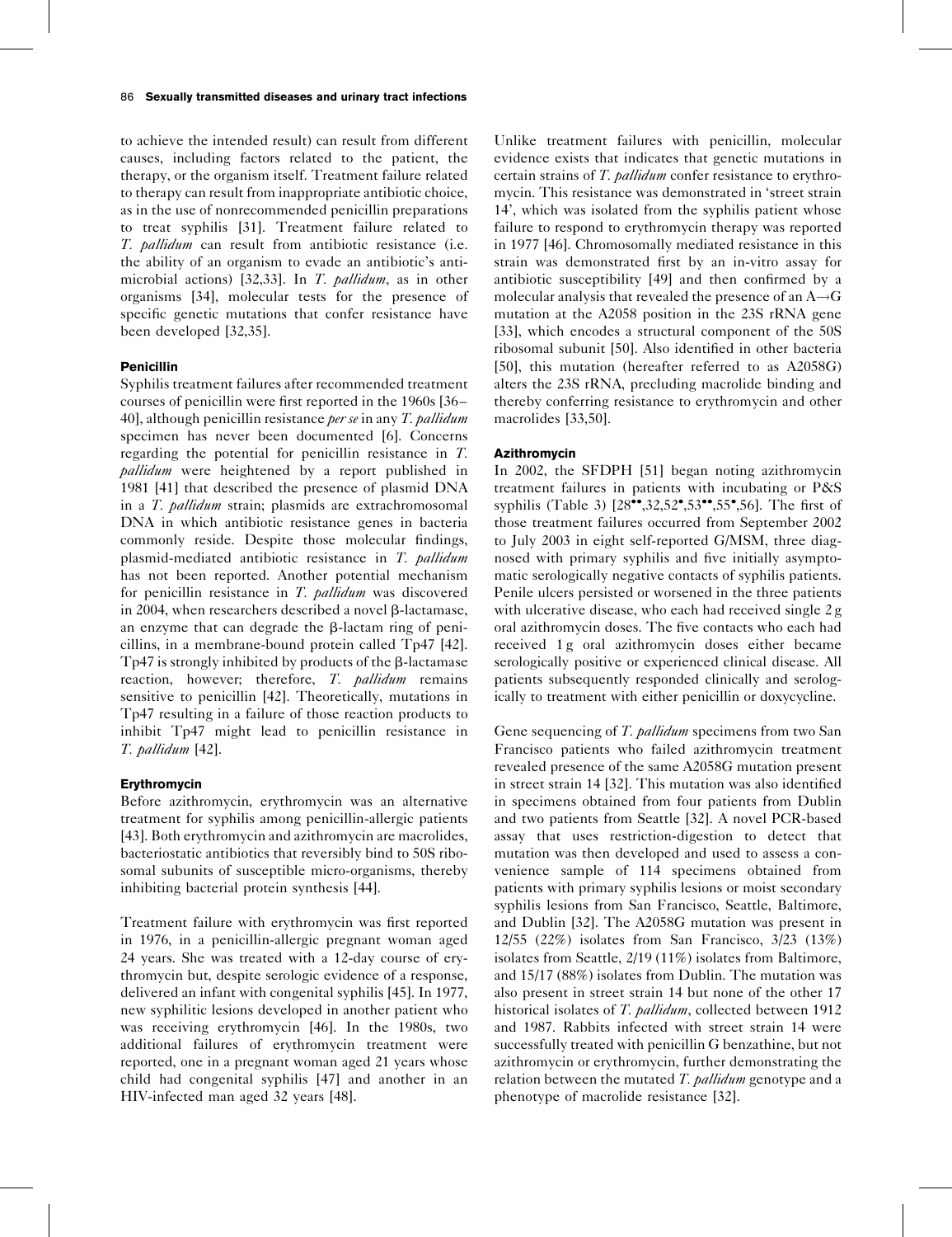<span id="page-4-0"></span>

|                                |                                                                          |                                                            | Table 3 Reports of azithromycin treatment failures in syphilis patients and/or studies of azithromycin resistance in T. pallidum                                                                                                                                                                                                            |                                                                                                                                                                                                                                   |
|--------------------------------|--------------------------------------------------------------------------|------------------------------------------------------------|---------------------------------------------------------------------------------------------------------------------------------------------------------------------------------------------------------------------------------------------------------------------------------------------------------------------------------------------|-----------------------------------------------------------------------------------------------------------------------------------------------------------------------------------------------------------------------------------|
|                                |                                                                          | failures, T. pallidum resistance<br>Azithromycin treatment |                                                                                                                                                                                                                                                                                                                                             |                                                                                                                                                                                                                                   |
| Authors (year) [ref.]          | Location(s)                                                              | to azithromycin, or both                                   | Patients and dates studied                                                                                                                                                                                                                                                                                                                  | Prior antibiotic use                                                                                                                                                                                                              |
| CDC (2004) [51]                | San Francisco                                                            | Treatment failures                                         | Treatment failure in eight<br>patients September<br>2002-July 2003                                                                                                                                                                                                                                                                          | Not reported                                                                                                                                                                                                                      |
| Lukehart et al. (2004) [32]    | San Francisco, Baltimore,<br>Seattle, Dublin, and<br>historical isolates | <b>Both</b>                                                | in Seattle, and 15/17 (88%) in Dublin.<br>2/19 (11%) in Baltimore, 3/23 (13%)<br>was 12/55 (22%) in San Francisco,<br>1 (6%) was resistant ('street strain<br>Of 18 historic isolates assayed,<br>Proportion of resistant isolates<br>One treatment failure reported.<br>Convenience sample of<br>114 isolates assayed.<br>$14$ ; see text) | Not reported                                                                                                                                                                                                                      |
| Morshed and Jones (2006) [52°] | <b>British Columbia</b>                                                  | Resistance                                                 | Proportion of resistant isolates was<br>1/47 (2%) 2000-2003 and<br>4/9 (44%) in 2004                                                                                                                                                                                                                                                        | Not reported                                                                                                                                                                                                                      |
| Mitchell et al. (2006) [28**]  | San Francisco                                                            | Both                                                       | Six treatment failures from 2000 to 2004.<br>Proportion of resistant isolates was<br>13/32 (41%) in 2003, and 37/66<br>1/25 (4%) from 2000 to 2002,<br>56%) in 2004                                                                                                                                                                         | nonsyphilis-related reasons during<br>7/52 (14%) with resistant isolates<br>symptoms or diagnosis versus<br>took 1 g oral azithromycin for<br>the 30 days before onset of<br>1/72 (1%) without resistant<br>isolates $(P < 0.01)$ |
| Marra et al. (2006) [53*]      | Seattle                                                                  | Resistance                                                 | Percentage of resistant isolates was<br>0 in 2001, 9% in 2002, 23%<br>in 2003, 50% in 2004, and<br>56% in 2005                                                                                                                                                                                                                              | Isolates were resistant in 10/18 (56%)<br>10/40 (25%) of those who had not<br>patients who had taken macrolides<br>during the prior 12 months versus<br>$(P = 0.024)$                                                             |
| Zhou et al. $(2007)$ $[55o]$   | Shanghai                                                                 | Treatment failures                                         | had been treated with azithromycin<br>Congenital syphilis in five neonates<br>whose penicillin-allergic mothers<br>during pregnancy                                                                                                                                                                                                         | No additional antibiotics received during<br>pregnancy or after delivery                                                                                                                                                          |
| Behets et al. (2007) [56]      | Madagascar                                                               | Resistance                                                 | None of 103 isolates assayed<br>was resistant                                                                                                                                                                                                                                                                                               | Not reported                                                                                                                                                                                                                      |

 $\mathbf{r}$ £, a<br>Si é É ÷ ÷ Ê ا<br>منتقط ÷  $\frac{1}{2}$ ់ចំ  $\vec{r}$ .<br>ب **Re**  Treponema pallidum Katz and Klausner 87

CDC, Centers for Disease Control and Prevention. CDC, Centers for Disease Control and Prevention.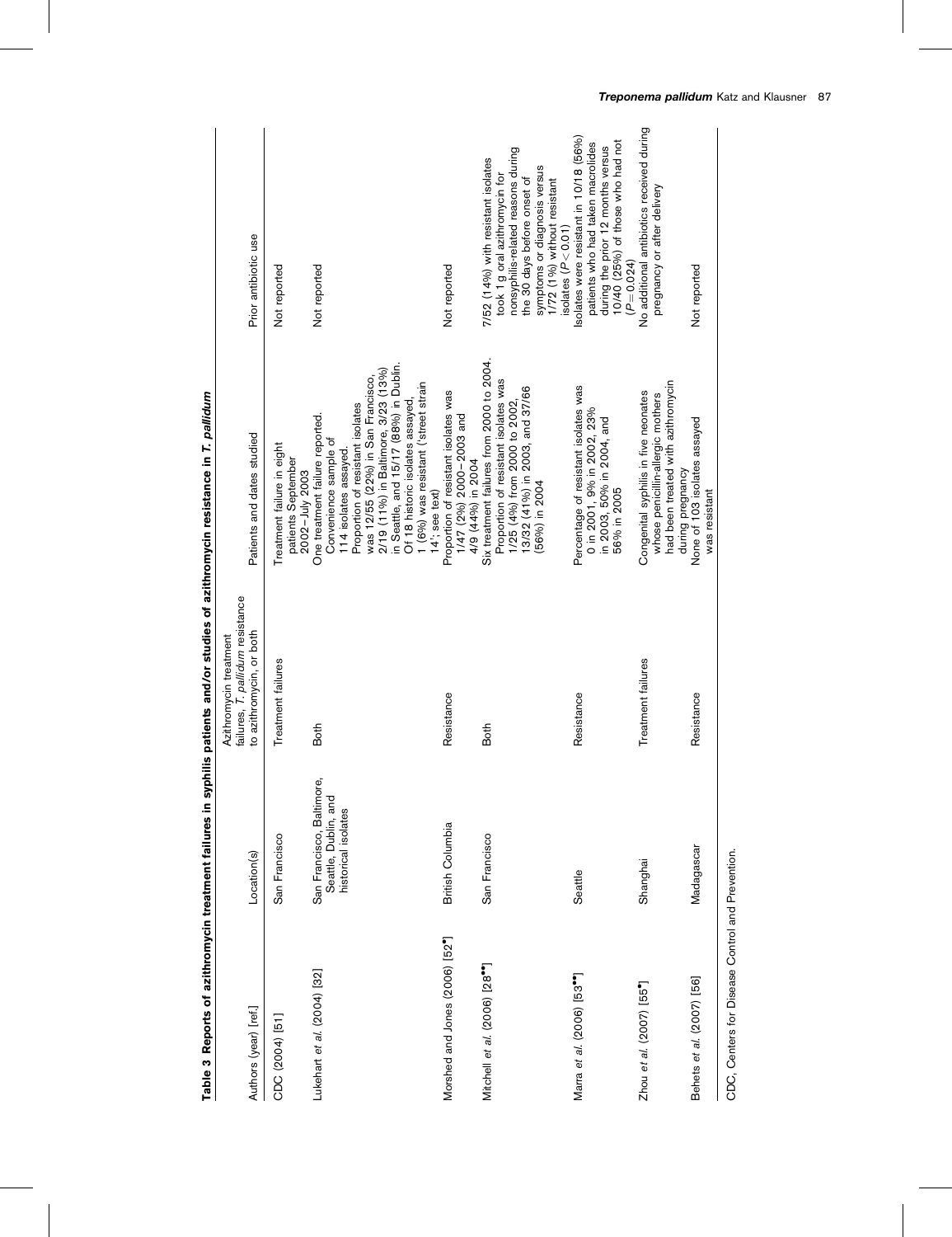A larger investigation into T. *pallidum* isolates from San Francisco assayed 124 specimens obtained during 2000– 2004 by using the technique previously described [\[32\]](#page-7-0). A2058G mutations were present in 46/118 (39%) specimens with amplifiable DNA. Notably, the mutation was identified in 1/25 (4%) isolates during 2000–2002, 13/32  $(41\%)$  from 2003, and 37/66 (56%) from 2004 [\[28](#page-7-0)<sup>\*\*</sup>[\]](#page-7-0). The mutation has since been identified in 13/17 (76.5%) specimens from 2005 and 17/22 (77.3%) specimens from 2006. The increase since 2004 occurred despite a September 2004 decision by SFDPH, based on those increasing proportions, to cease using azithromycin to treat patients with syphilis in its own clinics and to cease recommending azithromycin as a treatment alternative to penicillin for patients in San Francisco. Similar temporal increases in proportions of A2058G T. *pallidum* specimens have been documented in other areas. In British Columbia, 1/47 (2%) specimens obtained from 2000 to 2003 harbored a mutation, as compared with 4/9 (44%) in 2004 [\[52](#page-7-0) [\]](#page-7-0). In Seattle, 1/14 (7%) specimens from 2000 to 2001 harbored a mutation, as compared with 5/9 (56%) in 2005  $[53^{\bullet\bullet}]$  $[53^{\bullet\bullet}]$ .

Additionally, an SFDPH-conducted randomized controlled trial comparing azithromycin (1 g given orally as a single dose) with penicillin G benzathine (2.4 million units intramuscularly) in sexual contacts of persons with infectious syphilis was begun in June 2004. It was terminated in November 2004 by a data safety monitoring board after treatment failures were noted in 2/12 azithromycin-treated participants and 0/13 penicillintreated participants [\(Table 2\)](#page-2-0) [\[54\]](#page-7-0).

There has also been a report from China of azithromycinassociated syphilis treatment failures in five penicillinallergic pregnant women during 1998–2004; the total number of pregnant women treated with azithromycin during that period was not reported [\[55](#page-8-0) [\]](#page-8-0). One of those patients had secondary syphilis; three had early latent syphilis; and one had latent syphilis. Each woman received treatment with at least 1 g azithromycin, administered orally or intravenously, and exhibited declining rapid plasma reagin titers over the course of pregnancy; all sex partners of those women were treated with penicillin. Despite treatment of the women, all five infants born to those mothers developed clinical and serologic evidence of syphilis. Assays for the A2058G mutation were not performed.

Azithromycin treatment failures and T. pallidum resistance have not been reported in Africa. In the Tanzanian trial comparing azithromycin with penicillin [\[9\]](#page-7-0) no azithromycin treatment failures in patients with confirmed primary syphilis. Molecular studies were not performed during this trial or during the Ugandan trial [\[10\]](#page-7-0). Additionally, no A2058G mutations were identified in molecular analyses of 103 T. *pallidum* specimens obtained in Madagascar during an ongoing trial of the effectiveness of azithromycin for treatment of early syphilis [\[56\]](#page-8-0).

Clinical presentation with A2058G T. pallidum has been associated with use of azithromycin or other macrolides by syphilis patients before receiving a syphilis diagnosis. In Seattle, A2058G specimens were obtained from 10 out of 18 (55.6%) of patients who had been administered any macrolides during the previous 12 months, as compared with 10/40 (25.0%) in those who had not  $(P = 0.024)$  [\[53](#page-7-0)<sup>\*</sup>[\]](#page-7-0). In San Francisco, 7/52 (13.5%) patients with A2058G specimens had been administered 1 g oral azithromycin for reasons unrelated to syphilis during the 30 days before onset of symptoms or diagnosis, as compared to 1/72 (1.4%) with sensitive specimens  $(P < 0.01)$  [\[28](#page-7-0)<sup> $\bullet$ </sup>[\]](#page-7-0).

Association with recent the use of azithromycin or other macrolides, and the increasing frequency of A2058G isolates, indicate that resistance probably reflects pressure on T. *pallidum* generated by use of macrolides for other indications, rather than the increased spread of a single mutant A2058G T. *pallidum* strain. Further support for this hypothesis is derived from molecular analyses, in which investigators in Seattle were able to distinguish two different strains of A2058G T. *pallidum* by presence or absence of an additional DNA sequence in the T. *pallidum* genome [\[53](#page-7-0)<sup>••</sup>[\].](#page-7-0) The stability of that additional sequence over time was demonstrated in historic isolates of T. pallidum, supporting the hypothesis that the difference between the two strains was not the result of a recently acquired mutation [\[53](#page-7-0)<sup>••</sup>[\]](#page-7-0).

In San Francisco syphilis is commonly diagnosed in G/MSM and in persons co-infected with HIV. Not surprisingly, A2058G T. pallidum specimens have commonly been obtained from syphilis patients who are G/MSM and those who are co-infected with HIV. No data exist that indicate persons in those groups are at higher risk for acquiring A2058G strains. The largest sample of T. pallidum isolates from San Francisco included 118 patients, of whom 112 (95%) were MSM. All azithromycin treatment failures and all A2058G specimens were obtained from MSM [\[28](#page-7-0)<sup>\*\*</sup>[\].](#page-7-0) The proportion of MSM among patients with A2058G T. *pallidum* [46/46  $(100\%)$ ], however, was not statistically significantly different from that among patients with azithromycin-sensitive specimens, of whom 66/72 (91.7%) were MSM ( $P = 0.09$ ) [\[28](#page-7-0)<sup>\*\*</sup>[\]](#page-7-0). In that same sample, 13 out of 46 patients (28.3%) with A2058G T. pallidum were co-infected with HIV, as compared with 24/72 patients (33.3%) with sensitive specimens  $(P = 0.53)$ .

### Nonmacrolide alternatives

Resistance of T. pallidum to nonmacrolide alternatives to penicillin has not been reported.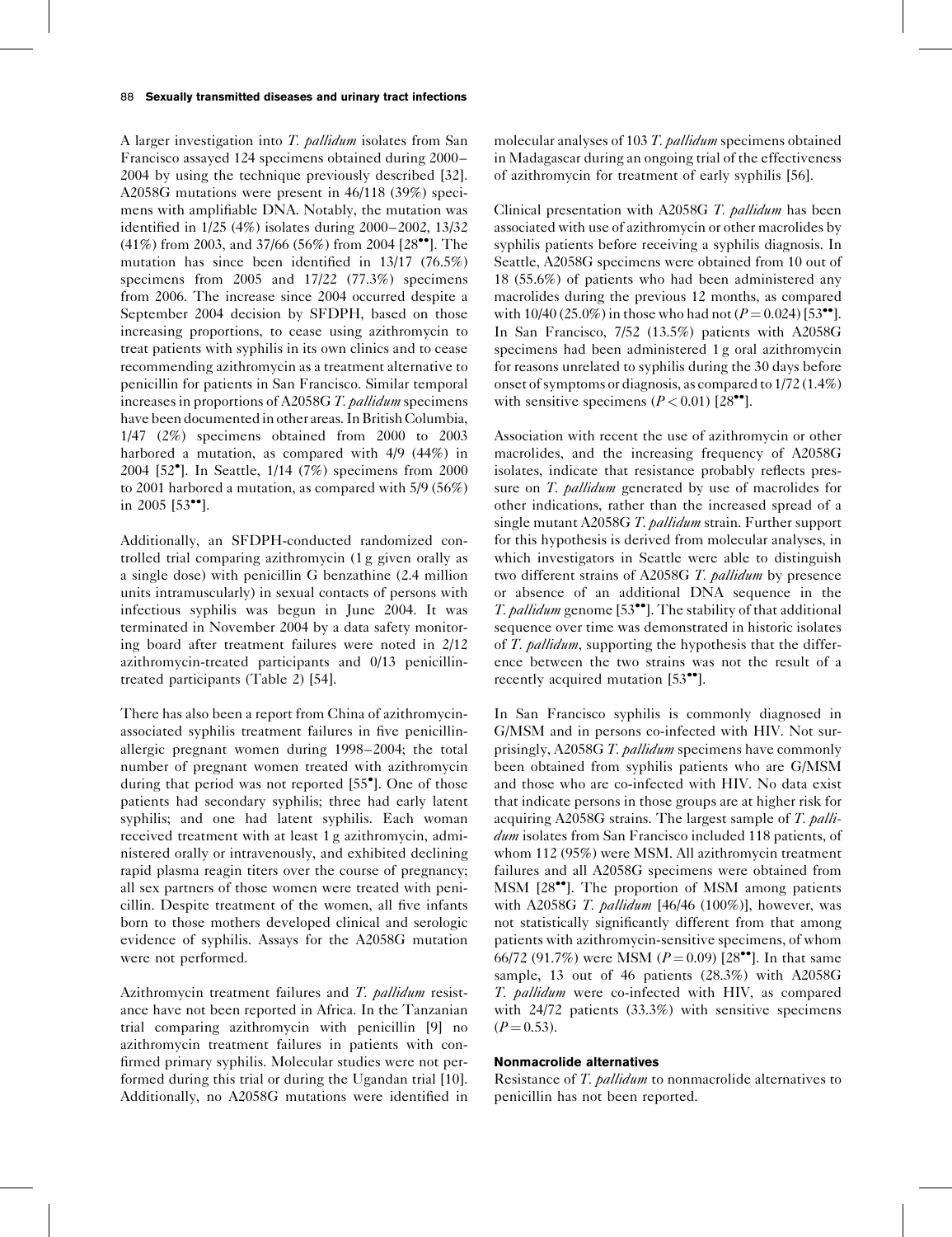#### <span id="page-6-0"></span>Clinical and public health challenges

The emergence of resistance to macrolides poses clinical and public-health challenges to syphilis treatment and control efforts [\[57\]](#page-8-0). This is especially true for azithromycin, because simple, cost-effective treatment regimens are important components of a therapeutic armamentarium [\[57\]](#page-8-0). Such regimens might be especially useful in increasing access to syphilis treatment in developing countries, where injection equipment and medically trained personnel to administer penicillin injections might be scarce [\[9\]](#page-7-0).

Antibiotic resistance in T. *pallidum* indicates that there is a need for continuous clinical and laboratory surveillance for antibiotic resistance. That surveillance need also reflects the continued, appropriate use of azithromycin and other macrolides for nonsyphilis indications. Such use has been associated with increasing proportions of resistance in T. pallidum specimens and is unlikely to decline on the basis resistance in T. *pallidum* alone.

Recently, the assay for azithromycin resistance has been enhanced, allowing use of real-time PCR to detect the A2058G mutation in hours without a required restriction-digestion step [\[35\]](#page-7-0). In areas where azithromycin might be used to treat syphilis, use of that enhanced PCR-based assay [\[35\]](#page-7-0) for azithromycin resistance for surveillance and, possibly, for clinical management of patients with syphilis might be feasible. Data from the Gonorrhea Isolate Surveillance Program led the US CDC to recommend against continued use of quinolones to treat gonorrhea in MSM in 2004 [\[58\]](#page-8-0) and in all patients in 2007 [\[59\]](#page-8-0). In areas where azithromycin might be used, the Gonorrhea Isolate Surveillance Program can serve as a model for azithromycin resistance surveillance efforts for syphilis and could contribute to ongoing national efforts to eliminate syphilis in the United States [\[12,18\].](#page-7-0) Additionally, rapid emergence of azithromycin resistance in T. pallidum, which has already precluded use of azithromycin in many areas of the USA, underscores the continued need to emphasize antibiotic drug development to treat syphilis and other infectious diseases [\[60,61\].](#page-8-0)

Syphilis affects < 200 000 persons in the United States, and therefore new drugs being developed to treat syphilis can receive an 'orphan drug designation' from the Food and Drug Administration [\[62\]](#page-8-0). Such a designation confers certain advantages on the drug's developer, including tax incentives for clinical research, eligibility for grant funding, assistance with protocol development, waiver of Food and Drug Administration user fees, and 7 years of marketing exclusivity after approval or licensure [\[63\]](#page-8-0). Those benefits have not been sufficient in encouraging development, however. Further reforms in federal regulations, funding priorities, or funding procedures might be necessary [\[60,61\].](#page-8-0)

#### Conclusion

Penicillin G benzathine remains the treatment of choice for syphilis [5], but its administration requires intramuscular injection and desensitization of penicillin-allergic patients before treatment [5]. Other treatment options include tetracycline, doxycycline, azithromycin, and ceftriaxone, which can be useful in treating penicillin-allergic patients (not pregnant women). Except for ceftriaxone these treatments are oral therapies that do not require injections. Azithromycin has been the only antimicrobial that offers the possibility of single-dose, oral treatment for syphilis. Azithromycin might still be an appropriate treatment in areas — unlike San Francisco — where macrolide resistance is uncommon [5]. Treatment failures after azithromycin therapy (including documented azithromycin resistance in  $T$ . *pallidum* specimens obtained from patients who failed azithromycin therapy), however, indicate that use of azithromycin to treat syphilis should be undertaken with careful follow up and within the context of surveillance for treatment failures and azithromycin resistance. New drug development can lead to development of a single-dose, oral syphilis treatment that might increase compliance, improve partner treatment, and offer safe and cost-effective therapy for the United States and developing world. In the meantime, clinicians and public health practitioners should remain vigilant for treatment failures in syphilis.

#### Acknowledgements

We thank Mark Pandori, PhD, for helpful comments in the preparation of this manuscript.

During the past 12 months, Dr Klausner has received support for educational programs from King Pharmaceuticals.

The findings and conclusions in this report are those of the authors and do not necessarily represent the views of the Centers for Disease Control and Prevention.

#### References and recommended reading

Papers of particular interest, published within the annual period of review, have been highlighted as:

- of special interest
- of outstanding interest

Additional references related to this topic can also be found in the Current World Literature section in this issue (pp. 106–107).

- 1 Ross JJ. Shakespeare's chancre: did the bard have syphilis? Clin Infect Dis 2005; 40:399–404.
- 2 Mahoney JF, Arnold RC, Harris A. Penicillin treatment of early syphilis; a preliminary report. Vener Dis Inform 1943; 24:355–357.
- 3 Smith CA, Kamp M, Olansky S, Price EV. Benzathine penicillin G in the treatment of syphilis. Bull World Health Organ 1956; 15:1087–1096.
- 4 Mahoney JF, Arnold RC, Stermer BL, et al. Penicillin treatment of early syphilis: II. JAMA 1944; 126:63–67.
- 5 CDC. Sexually transmitted diseases treatment guidelines, 2006. MMWR Morb Mortal Wkly Rep 2006; 55:1–100.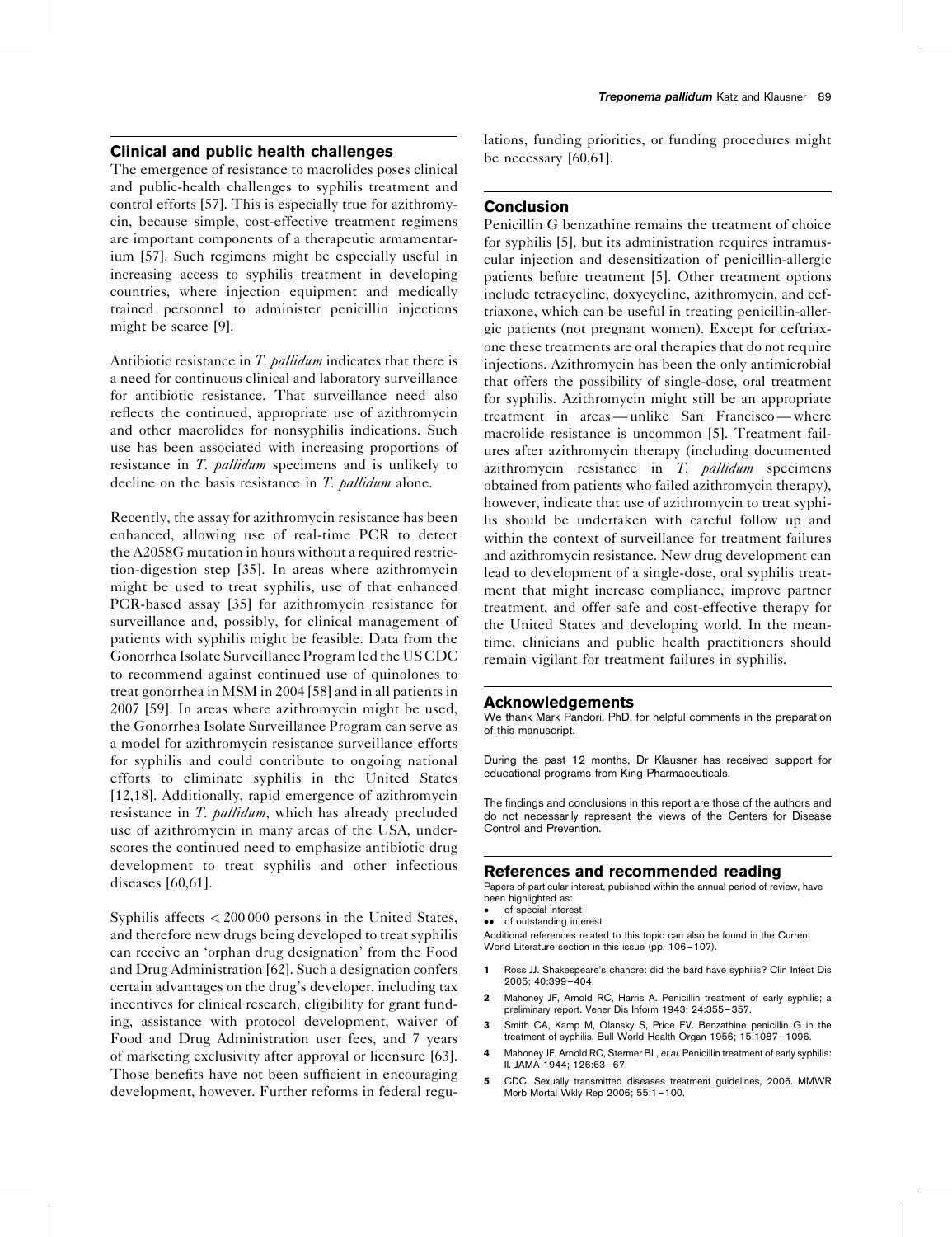#### <span id="page-7-0"></span>90 Sexually transmitted diseases and urinary tract infections

- Stapleton JT, Stamm LV, Bassford PJ Jr. Potential for development of antibiotic resistance in pathogenic treponemes. Rev Infect Dis 1985; 7 (Suppl 2): S314–S317.
- Hook EW 3rd, Stephens J, Ennis DM. Azithromycin compared with penicillin G benzathine for treatment of incubating syphilis. Ann Intern Med 1999; 131:434–437.
- Hook EW 3rd, Martin DH, Stephens J, et al. A randomized, comparative pilot study of azithromycin versus benzathine penicillin G for treatment of early syphilis. Sex Transm Dis 2002; 29:486–490.
- Riedner G, Rusizoka M, Todd J, et al. Single-dose azithromycin versus penicillin G benzathine for the treatment of early syphilis. N Engl J Med 2005; 353:1236–1244.
- 10 Kiddugavu MG, Kiwanuka N, Wawer MJ, et al. Effectiveness of syphilis treatment using azithromycin and/or benzathine penicillin in Rakai, Uganda. Sex Transm Dis 2005; 32:1–6.
- 11 Long CM, Klausner JD, Leon S, et al. Syphilis treatment and HIV infection in a population-based study of persons at high risk for sexually transmitted disease/HIV infection in Lima, Peru. Sex Transm Dis 2006; 33:151–155.
- 12 CDC. The national plan to eliminate syphilis from the United States. Atlanta, Georgia: US Department of Health and Human Services, CDC, National Center for HIV, STD, and TB Prevention; 1999.
- 13 CDC: Primary and secondary syphilis United States, 2003–2004. MMWR Morb Mortal Wkly Rep 2006; 55:269–273.
- 14 CDC. Sexually transmitted disease surveillance, 2005. Atlanta, Georgia: US Department of Health and Human Services; 2006. [http://www.cdc.gov/std/](http://www.cdc.gov/std/stats/toc2005.htm) [stats/toc2005.htm](http://www.cdc.gov/std/stats/toc2005.htm) [accessed 16 November 2007].
- 15 CDC. Provisional cases of selected notifiable diseases, United States, weeks ending August 11, 2007, and August 12, 2006 (32nd Week). MMWR Morb Mortal Wkly Rep 2007; 56:825–832.
- 16 Klausner JD, Wolf W, Fischer-Ponce L, et al. Tracing a syphilis outbreak through cyberspace. JAMA 2000; 284:447–449.
- 17 Wong W, Chaw JK, Kent CK, Klausner JD. Risk factors for early syphilis among gay and bisexual men seen in an STD clinic: San Francisco, 2002– 2003. Sex Transm Dis 2005; 32:458–463.
- 18 CDC. Together we can. The National Plan to Eliminate Syphilis from the United States. Atlanta, Georgia: US Department of Health and Human Services; 2006.
- Golden MR, Marra CM, Holmes KK. Update on syphilis: resurgence of an old problem. Jama 2003; 290:1510–1514.
- Azithromycin. In: McEvoy GK, editor. AHFS drug information. Bethesda, Maryland: American Society of Health-System Pharmacists, Inc.; 2007.
- 21 Stamm LV, Parrish EA. In-vitro activity of azithromycin and CP-63956 against Treponema pallidum. J Antimicrob Chemother 1990; 25 (Suppl A):  $11 - 14$
- 22 Lukehart SA, Fohn MJ, Baker-Zander SA. Efficacy of azithromycin for therapy of active syphilis in the rabbit model. J Antimicrob Chemother 1990; 25 (Suppl A):91–99.
- 23 Verdon MS, Handsfield HH, Johnson RB. Pilot study of azithromycin for treatment of primary and secondary syphilis. Clin Infect Dis 1994; 19:486– 488.
- 24 Bowden FJ, Farmer B, Bullen J, et al. Azithromycin and syphilis. Genitourin Med 1995; 71:196–197.
- 25 Mashkilleyson AL, Gomberg MA, Mashkilleyson N, Kutin SA. Treatment of syphilis with azithromycin. Int J STD AIDS 1996; 7 (Suppl 1):13–15.
- 26 Campos-Outcalt D, Hurwitz S, Mickey T. Use of directly observed azithromycin treatment for syphilis in a homeless woman. Sex Transm Dis 2002; 29:372.
- 27 Blandford JM, Gift TL. The cost-effectiveness of single-dose azithromycin for treatment of incubating syphilis. Sex Transm Dis 2003; 30:502–508.
- 28 Mitchell SJ, Engelman J, Kent CK, et al. Azithromycin-resistant syphilis  $\bullet \bullet$ infection: San Francisco, California, 2000–2004. Clin Infect Dis 2006; 42:337–345.

This study presents data on 52 patients from whom resistant T. pallidum isolates were obtained in San Francisco from 2000 to 2004, including six patients who failed azithromycin treatment. Patient characteristics, including whether patients were MSM, were co-infected with HIV, and had used azithromycin in the past month, are reported.

- 29 Rekart ML, Patrick DM, Chakraborty B, et al. Targeted mass treatment for syphilis with oral azithromycin. Lancet 2003; 361:313–314.
- 30 Chen JL, Callahan DB, Kerndt PR. Syphilis control among incarcerated men who have sex with men: public health response to an outbreak. Am J Public Health 2002; 92:1473–1474.
- 31 CDC. Inadvertent use of bicillin C-R to treat syphilis infection: Los Angeles, California, 1999–2004. MMWR Morb Mortal Wkly Rep 2005; 54:217–219.
- Lukehart SA, Godornes C, Molini BJ, et al. Macrolide resistance in Treponema pallidum in the United States and Ireland. N Engl J Med 2004; 351:154–158.
- 33 Stamm LV, Bergen HL. A point mutation associated with bacterial macrolide resistance is present in both 23S rRNA genes of an erythromycin-resistant Treponema pallidum clinical isolate. Antimicrob Agents Chemother 2000; 44:806–807.
- 34 Gill VJ, Fedorko DP, Witebsky FG. The clinician and the microbiology laboratory. In: Mandell GL, Bennet JE, Dolin R, editors. Mandell, Douglas, and Bennett's Principles and Practice of Infectious Diseases, 6th ed. Philadelphia, Pennsylvania: Elsevier; 2005. pp. 184–222.
- 35 Pandori MW, Gordones C, Castro L, et al. Detection of azithromycin resistance in Treponema pallidum by real-time PCR. Antimicrob Agents Chemother 2007; 51:3425–3430.
- 36 Gager WE, Israel CW, Smith JL. Presence of spirochaetes in paresis despite penicillin therapy. Br J Vener Dis 1968; 44:277–282.
- Hardy JB, Hardy PH, Oppenheimer EH, et al. Failure of penicillin in a newborn with congenital syphilis. Jama 1970; 212:1345–1349.
- 38 Smith JL, Israel CW. Spirochetes in the aqueous humor in seronegative ocular syphilis. Persistence after penicillin therapy. Arch Ophthalmol 1967; 77: 474–477.
- 39 Tramont EC. Persistence of Treponema pallidum following penicillin G therapy. Report of two cases. Jama 1976; 236:2206–2207.
- 40 Giles AJ, Lawrence AG. Treatment failure with penicillin in early syphilis. Br J Vener Dis 1979; 55:62–64.
- 41 Norgard MV, Miller JN. Plasmid DNA in Treponema pallidum (Nichols): potential for antibiotic resistance by syphilis bacteria. Science 1981; 213:553–555.
- 42 Cha JY, Ishiwata A, Mobashery S. A novel beta-lactamase activity from a penicillin-binding protein of Treponema pallidum and why syphilis is still treatable with penicillin. J Biol Chem 2004; 279:14917–14921.
- 43 Tramont EC. Treponema pallidum (syphilis). In: Mandell GL, Bennet JE, Dolin R, editors. Mandell, Douglas, and Bennett's principles and practice of infectious diseases, 6th ed. Philadelphia, Philadelphia: Elsevier; 2005. pp. 2474–2489.
- 44 Chambers HF. Protein synthesis inhibitors and miscellaneous antibacterial agents. In: Brunton LL, editor. Goodman & Gilman's the pharmacological basis of therapeutics. New York, New York: McGraw-Hill; 2006. pp. 1239– 1272.
- 45 Fenton LJ, Light IJ. Congenital syphilis after maternal treatment with erythromycin. Obstet Gynecol 1976; 47:492–494.
- 46 Stamm LV, Kerner TC Jr, Bankaitis VA, Bassford PJ Jr. Identification and preliminary characterization of Treponema pallidum protein antigens expressed in Escherichia coli. Infect Immun 1983; 41:709–721.
- 47 Hashisaki P, Wertzberger GG, Conrad GL, Nichols CR. Erythromycin failure in the treatment of syphilis in a pregnant woman. Sex Transm Dis 1983; 10:36–38.
- 48 Duncan WC. Failure of erythromycin to cure secondary syphilis in a patient infected with the human immunodeficiency virus. Arch Dermatol 1989; 125:82–84.
- 49 Stamm LV, Stapleton JT, Bassford PJ Jr. In vitro assay to demonstrate highlevel erythromycin resistance of a clinical isolate of Treponema pallidum. Antimicrob Agents Chemother 1988; 32:164–169.
- 50 Vester B, Douthwaite S. Macrolide resistance conferred by base substitutions in 23S rRNA. Antimicrob Agents Chemother 2001; 45:1–12.
- 51 CDC. Azithromycin treatment failures in syphilis infections San Francisco, California, 2002–2003. MMWR Morb Mortal Wkly Rep 2004; 53:197–198.
- 52 Morshed MG, Jones HD. Treponema pallidum macrolide resistance in BC.  $\bullet$ CMAJ 2006; 174:349.

This study documents the increasing proportion in British Columbia of T. pallidum isolates harboring the A2058G mutation conferring macrolide resistance.

53 Marra CM, Colina AP, Godornes C, et al. Antibiotic selection may contribute  $\bullet$ to increases in macrolide-resistant Treponema pallidum. J Infect Dis 2006; 194:1771–1773.

This report documents the increasing proportion of resistant  $T$ . pallidum isolates obtained from patients in Seattle during 2001–2005. Additionally, the paper presents evidence that is based on molecular analyses that resistant strains are distinct from one another. This finding indicates that the increased proportion of resistant isolates is a result of pressure from use of azithromycin for other indications, rather than spread of a single resistant clone in the population.

54 Klausner JD, Kohn RP, Kent CK. Azithromycin versus penicillin for early syphilis. N Engl J Med 2006; 354:203–205; author reply 205.